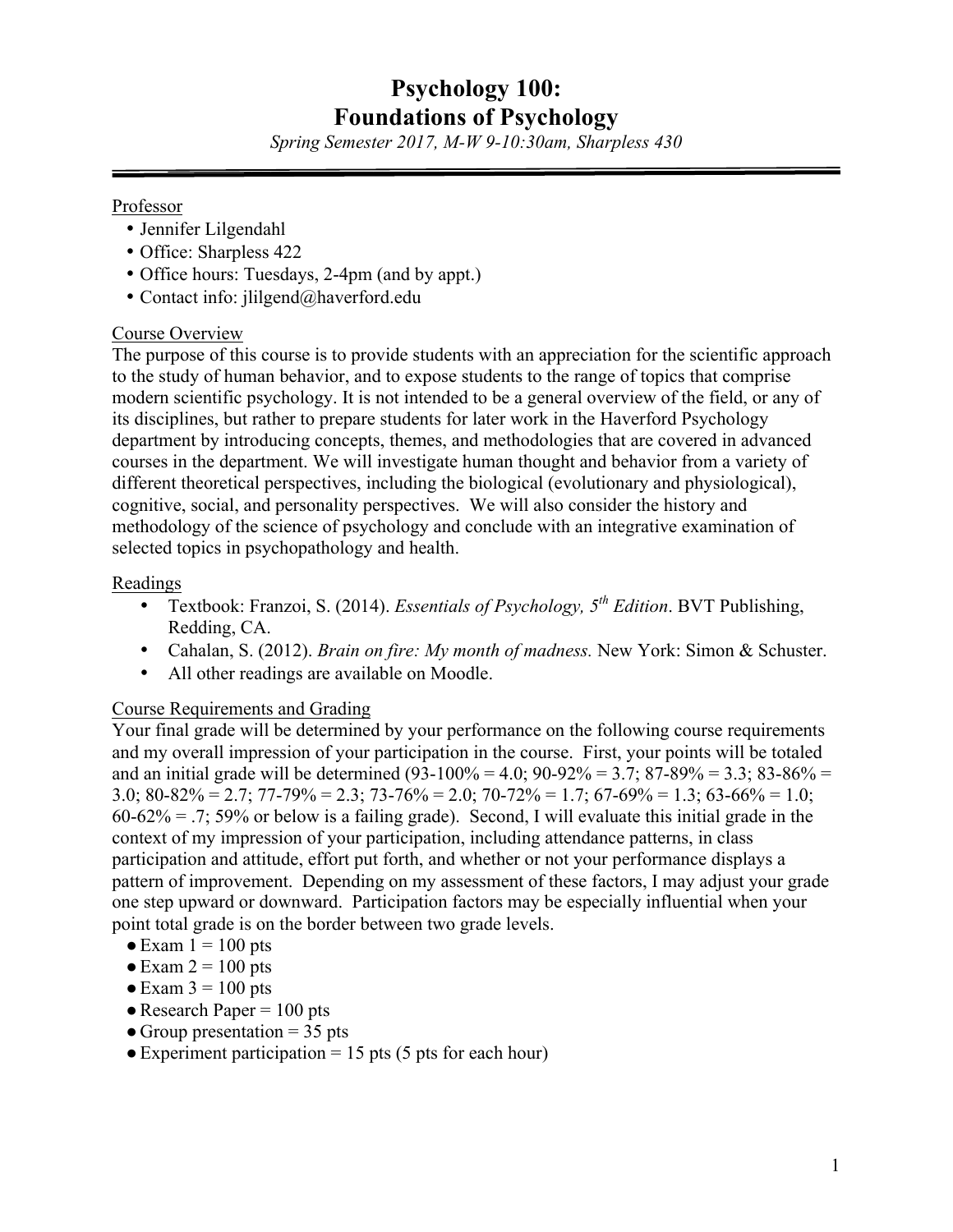#### Exams

Exams will all be take-home, closed-book, and self-timed. Exams will involve a combination of multiple choice, short answer, and essay questions. More detail regarding format and content of the exams will be provided in class.

## Research Paper

Each student will write a 6-8 research paper. The primary purpose of the paper is to gain experience finding and making sense of primary sources in the research literature. Details and guidance regarding this paper assignment will be provided in class.

## Group Presentation

In the second half of the semester, I will put you into groups of 3 or 4 students, and each group will do a brief (10-15 minute) presentation on article of your choosing, that is relevant to the topic of the day.

# Course Policies

- Attendance: Good attendance is expected in this course. In general, I will not penalize you for the occasional missed class (e.g., 1 or 2); however, it is best to email me to let me know ahead of time if you are going to miss class because you are sick or have some kind of conflict. In addition, you are responsible for announcements made in class.
- Late work: My policies regarding the grading of late work are as follows:
	- o Exams: Late exams (i.e., after 5 pm on the due date) will typically not be accepted (and given a zero) unless prior arrangements are made with me involving unavoidable scheduling conflicts, etc. If you think you have an unavoidable conflict, please talk to me as far in advance as possible. Exceptions to this policy may be made at my discretion. Please do not hesitate to talk to me regarding any issues that may affect your ability to turn in your exams on time.
	- o Papers: Paper grades will be reduced by one grade step (e.g., 4.0 to 3.7) if turned in late on the due date and will be further reduced by one step per day after that.
- Plagiarism/academic dishonesty: It goes without saying that any form of plagiarism or academic dishonesty will not be tolerated. If I suspect any such behavior may be occurring, I am obligated to report such suspicions to the Haverford Honor Council. It is very important, particularly in the age of the internet, to educate yourself on what constitutes plagiarism. A detailed discussion is available on p. 86 of the Haverford Student Guide (http://www.haverford.edu/deans/files/studentsGuide1011.pdf), and I am available to talk at any time if you have any questions or concerns about this very important issue.
- ●Permissions: All of the materials made available to you in this course, including the syllabus, all handouts, the exams, and the PowerPoint slides, are my intellectual property as the professor of this course and should not be shared with anyone or posted anywhere without my permission. Also, lectures should not be recorded without my permission.
- Accommodating student needs/disabilities**:** Students who think they may need accommodations in this course because of the impact of a disability are encouraged to meet with me privately early in the semester. Students should also contact Sherrie Borowsky Deegan, Access Coordinator, Access and Disability Services (sborowsky@haverford.edu, 610-896-1324) to verify their eligibility for reasonable accommodations as soon as possible. Early contact will help to avoid unnecessary inconvenience and delays.